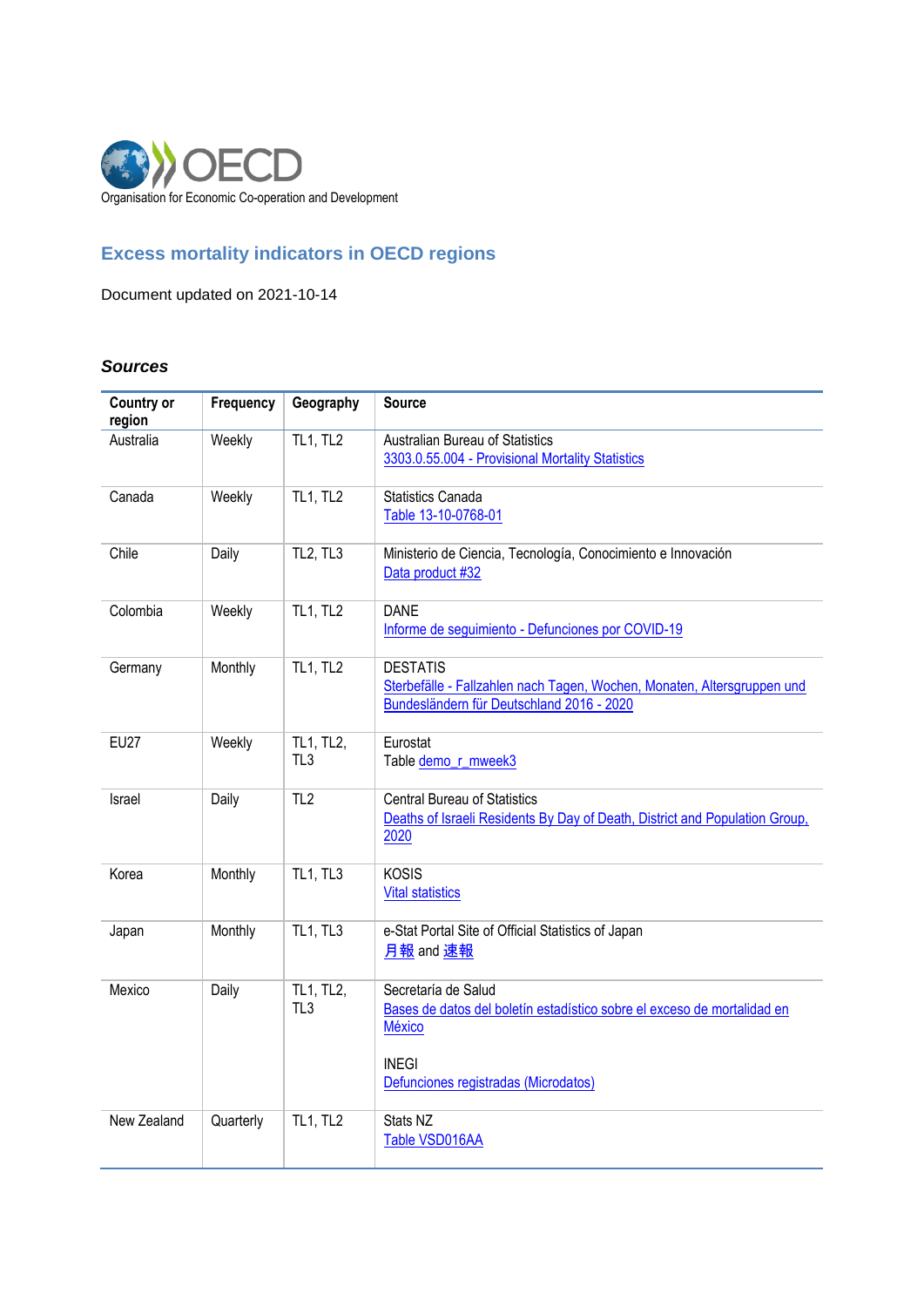| <b>Country or</b><br>region | Frequency | Geography       | <b>Source</b>                                                                                                                                                                                                                  |
|-----------------------------|-----------|-----------------|--------------------------------------------------------------------------------------------------------------------------------------------------------------------------------------------------------------------------------|
| <b>United States</b>        | Weekly    | <b>TL1, TL2</b> | Centers for Disease Control and Prevention<br>Weekly Counts of Deaths by State and Select Causes, 2014-2019<br>Weekly Provisional Counts of Deaths by State and Select Causes, 2020-<br>2021                                   |
| United<br>Kingdom           | Monthly   | TL <sub>2</sub> | <b>ONS</b><br>Deaths registered monthly in England and Wales<br>National Records of Scotland<br>Table 4 Deaths in Scotland by month of registration and council area, 1996<br>to 2021<br><b>NISRA</b><br><b>Monthly Deaths</b> |

# *Notes*

When unavailable, monthly death counts are aggregated from weekly or monthly death counts. In the case of New Zealand, monthly death counts correspond to the quarterly death counts divided by three.

#### *Australia*

Doctor-certified deaths, on the date in which the death occurred, by place of death.

#### *Canada*

The geographic distribution of deaths is based on the place of death. Limited to residents of Canada. The data for the 2018 to 2020 reference years are provisional.

#### *Chile*

Mortality data is treated and collected by the Ministerio de Ciencia, Tecnología, Conocimiento e Innovación based on deaths reported to the National Registry office. These are provisional and have not been verified by the National Statistics Office.

The geographic distribution of deaths is based on the place of death. The date of death corresponds to the date the death was reported to the registry's office.

Aggregation to the TL3, TL2 and TL1 level is based on death counts reported at the *comuna* level.

#### *Germany*

Death counts are reported by place of residence. Data from January 1, 2020 are provisional and based on the raw number of deaths reported by registry offices.

#### *Mexico*

Monthly death counts were aggregated from individual-level data. Counts at the TL1 level